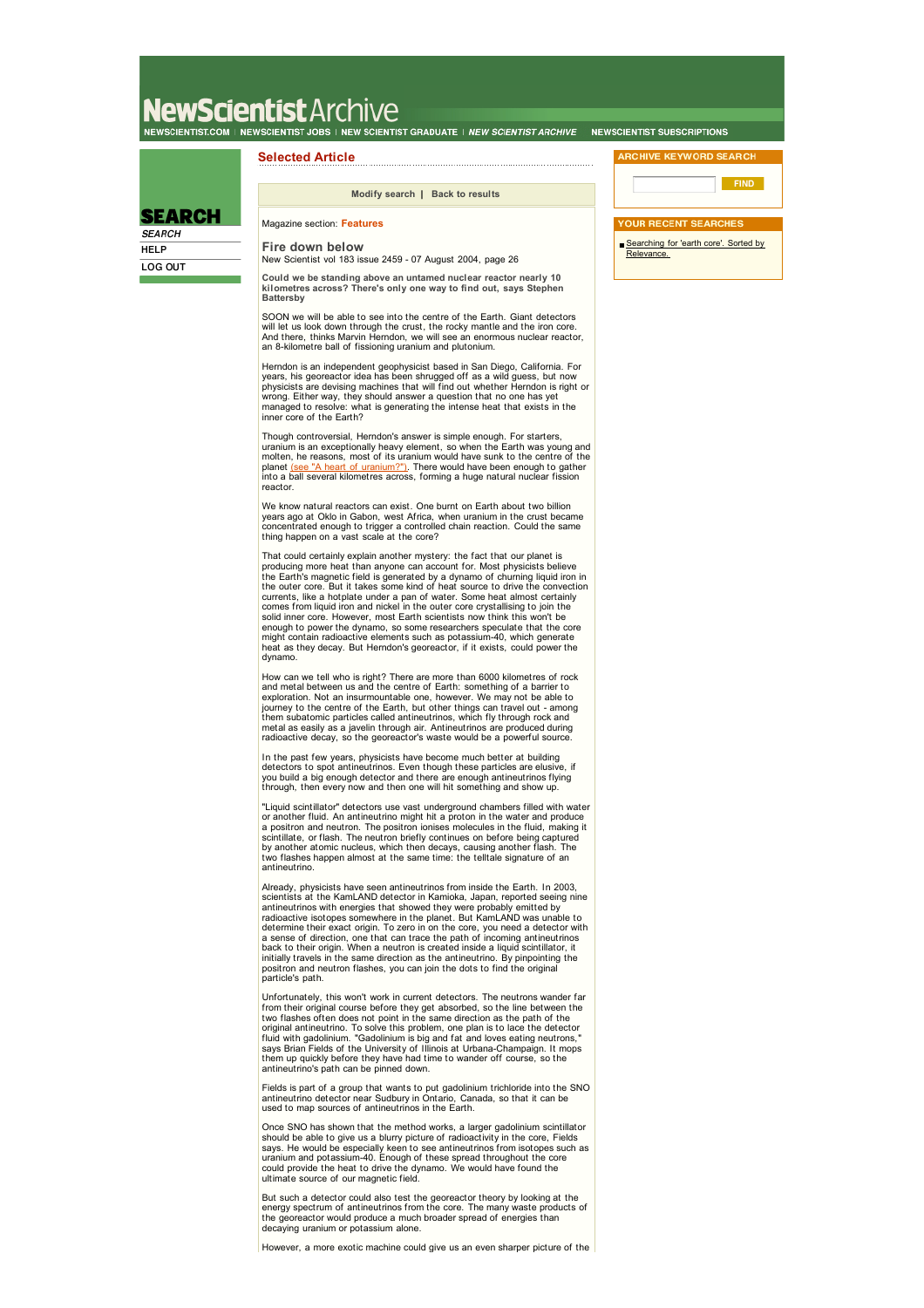core. Rob de Meijer of the University of Groningen in the Netherlands has sketched out an idea for what he calls a neutrino antenna. The plan is to drill a hole into the Earth just 30 centimetres wide but up to 6 kilometres deep,<br>and then at the end of that main shaft to drill a set of radiating sub-shafts.<br>"It looks like an upside down, blown-out umbrella," says de Meijer. fluid-filled detectors would be installed in the shafts and, with enough of them pointing in different directions, the antenna could have very sharp vision.

De Meijer hopes that using available drilling technology would make such<br>antennas relatively cheap, perhaps only 50 to 60 million euros. He has<br>already chosen a site on the Caribbean island of Curaçao, which is far away from any man-made reactor and whose rocks are low in natural radioactivity. This would make it easier to pick out any signal from the Earth's core.

The final word on the georeactor will have to wait for one of these<br>planet-probing machines, but Herndon thinks he has at least one good piece<br>of evidence to back up his theory in the meantime: traces of gas in Earth's rocks. This clue came from simulations run by Daniel Hollenbach, a nuclear<br>expert at Oak Ridge National Laboratory in Tennessee. He believes that a<br>georeactor could make its own fuel, like man-made fast breeder reactors.

In a fast breeder, plutonium, uranium-238 and other uranium isotopes are<br>mixed together, and the reactions between them "breed" more fissionable<br>plutonium. If the georeactor is a fast breeder it could keep going for more than five billion years, with a power output of 3 terawatts (*Proceedings of*<br>the National Academy of Sciences, vol 98, p 11085). And that means<br>Herndon's georeactor could keep running for the 4.6-billion-year lifespan of<br>

And there's a bonus. One of the by-products of fission is helium. It comes in two stable isotopes: the common variety, helium-4, and the rarer helium-3. Hollenbach's simulations show that the georeactor generates these two types of helium in a particular ratio, which roughly matches the helium ratio<br>measured in helium from fresh volcanic rocks on Earth. So if you find yourself<br>near a volcanic spring or vent, have a sniff - you might be smelling th

It doesn't convince most of his peers, however. The conventional view is that the helium-3 in surface rocks is simply left over from when the planet formed,<br>while the helium-4 comes from the radioactive decay of uranium and thorium<br>in the mantle. Herndon claims that his idea fits the data better. N volcanic rocks, such as those in Iceland and Hawaii, contain a higher proportion of helium-3 than older rocks, and the simulation shows that the georeactor also makes a higher proportion of helium-3 as it ages.

None of this impresses David Stevenson, an expert on planetary structure based at the California Institute of Technology in Pasadena. Stevenson is not allergic to provocative ideas - he has even devised a scheme for sending<br>a probe to the core of the Earth using molten iron to drive a crack through<br>the mantle - but he has little time for the georeactor. "If you have for an extraordinary explanation.

Herndon is undaunted by such criticisms, and thinks a georeactor might answer some other questions too. Fluctuations in the georeactor's power could explain why the Earth's magnetic field is so fickle, shutting off and<br>reversing every few hundred thousand years. The georeactor could be<br>responsible for catastrophic tectonic events in the planet's past, he says. He even speculates that it could have something to do with El Niño.

And it doesn't end on Earth: Herndon believes that reactors generate the heat of Jupiter, Saturn and Neptune, and suggests that nuclear fission might kick off fusion reactions in baby stars. If he is right, without his reactors the whole universe would be dark and dull.

Notions like these seem far-fetched to most scientists, tarnishing the georeactor theory. Even so, no one is saying that Herndon's big idea is<br>impossible. In a few years' time, physicists might get a picture of the Earth's<br>inner core. If they do, perhaps they will see the georeactor shining u them like the Earth's second sun.



#### **A heart of uranium?**

Nobody disputes that there was a lot of uranium in the young Earth, enough to form Marvin Herndon's georeactor. The only question is, would it gather into a lump in the centre of the planet, to let a chain reaction begin?

In the standard picture, the Earth was formed out of stuff similar to a common kind of meteorite called ordinary chondrites. As the planet grew, heat melted this raw material and the rocks and metals began to separate. The metals, mainly iron and nickel, sank to form the core, while the lighter rocks floated up to become the mantle and crust.

Uranium tends to combine chemically with oxygen to form compounds that are "lithophilic", that is, they tend to accumulate in rock. So according to the majority of geophysicists, all the uranium would have been mopped up by the rocky mantle and crust.

Unless, of course, there wasn't much oxygen around. Herndon thinks that most of the raw material for our planet was more like another kind of<br>meteorite, called enstatite chondrites, which are low in oxygen. Such<br>meteorites are quite rare on the whole, but Herndon points out that they are more common in the inner solar system where Earth formed. In a<br>young planet starved of oxygen, most of the uranium would combine with<br>sulphur instead: that uranium sulphide would dissolve in the molten metal and head to the core.

David Stevenson of Caltech doesn't rule out the possibility of uranium in the core, but he doesn't believe it would have sunk to the centre. "Even if you put uranium in the core, it is immensely diluted. It's not going to<br>separate out at those high temperatures - it will stay mixed. I'm not saying<br>that the georeactor is impossible; but if it's true, it's lucky, because